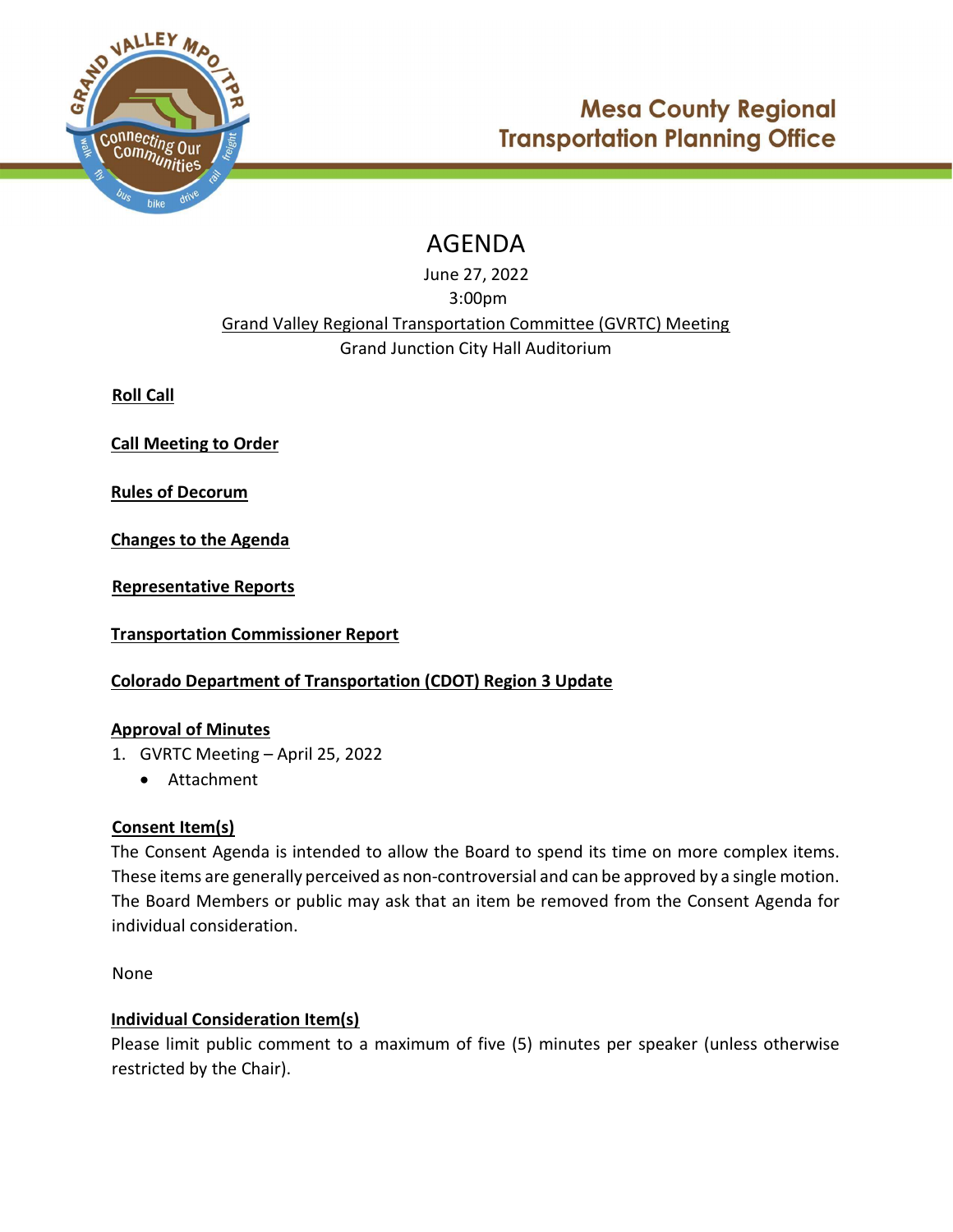- 2. Election of the GVRTC Chair and Vice-Chair positions effective immediately. The majority vote of the Members present at the time of the vote will determine the officers – Scott McInnis, **Chair** 
	- Discussion Item
- 3. Middle and High School Student Pass Program and Kids Ride Free Promotion. Seeking approval to continue programs in order to increase youth ridership and utilize TANF funding.- Dana Brosig, RTPO
	- Attachment
	- Public Comment
- 4. Converting the Greyhound Full-Service Stop to an E-stop after July 2022– Dana Brosig, RTPO
	- Attachment
	- Public Comment
- 5. Approval of a recommendation to the Mesa County Board of County Commissioners to increase the 2022 Grand Valley Transit Operations contract with Transdev – Dana Brosig, RTPO
	- Attachment
	- Public Comment

## Briefing Item(s)

Briefing items are intended to allow the Board to give Staff guidance or to hear general presentations from others.

- 6. Briefing on the Transdev request for 2023 (Option Year 7) Operations Contract Dana Brosig, RTPO
	- Attachment
- 7. Briefing on developing a Grand Valley Metropolitan Planning Organization Intergovernmental Agreement for funding of GVMPO functions.- Dana Brosig, RTPO
	- Attachment
- 8. GVT Fleet Maintenance Facility Update Dana Brosig, RTPO
	- Attachment
- 9. GVT Operations Report for May 2022 Valdon Lewis, Transdev/GVT
	- Attachment
- 10. Introduction of New Staff Dana Brosig, RTPO

#### Unscheduled Business: